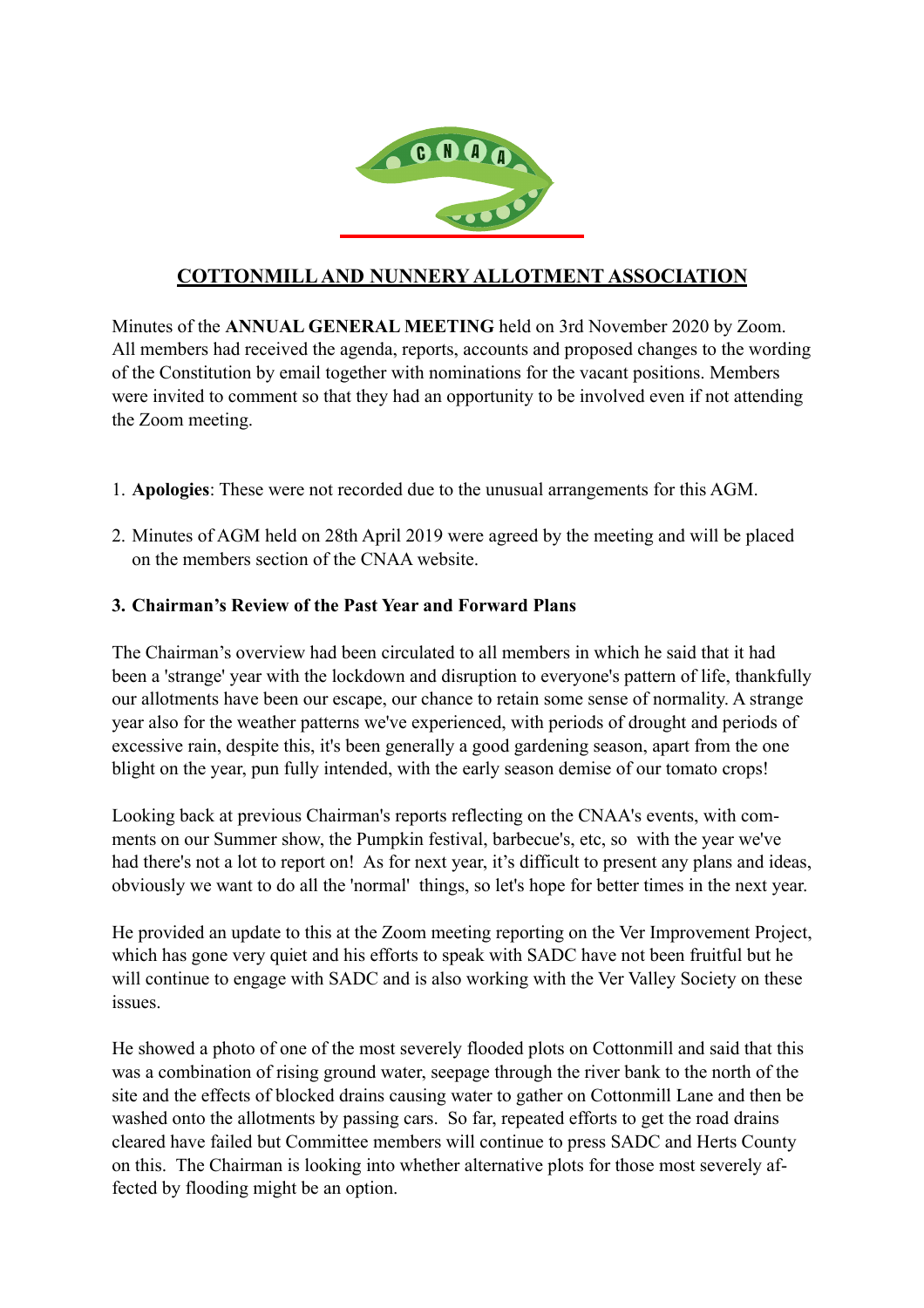The Chairman thanked a number of people on behalf of CNAA for their work and support.

- Terry Beckett for a decade serving as Cottonmill Plot Officer
- Jane Fookes for many brilliant Newsletters. As we still don't have a Newsletter editor he also thanked Jim Standen for standing in to produce the next one, and he added if anyone thinks they could take this on then please get in touch.
- Terry Beckett for organising the compost delivery, and plot officers and others who turned out to receive it. And a huge thank you to Aylett's and in particular its chief driver John. With Covid restrictions Aylett's only have one person in a van and John offered to do all the sites on his own. A massive job and without his offer we would not have had the compost this year
- Terry Beckett for organising the Kings Seed order.
- Alison Shipperlee and Scott Bailey for scrutinising CNAA accounts.

## **4. Treasurer's Report**

A copy of the accounts, signed off by Alison Shipperlee and Scott Bailey, were provided to members by email and circulated with the Treasurer's report which is included here for completeness. No comments were received by email.

The following summary highlights the major features of the annual accounts:-

CNAA's membership structure gave £1,100 (110 members)

Compost gave £1,663.60

Kings Seeds gave £733.00

Summer Show gave £81.90 (Entry Fees & Raffle)

Donations gave £22.05

Misc. gave £10.00

A total income of £3,610.55

CNAA's expenditure was:-

Royal Horticultural Society membership £35.00

National Allotment Society membership £360.00

Insurance £268.85

Compost £1,663.60

Kings Seeds £622.99 (early ordering & Discount)

Summer Show £56.75 (Raffle Prizes & Hire of the Sub Aqua Club)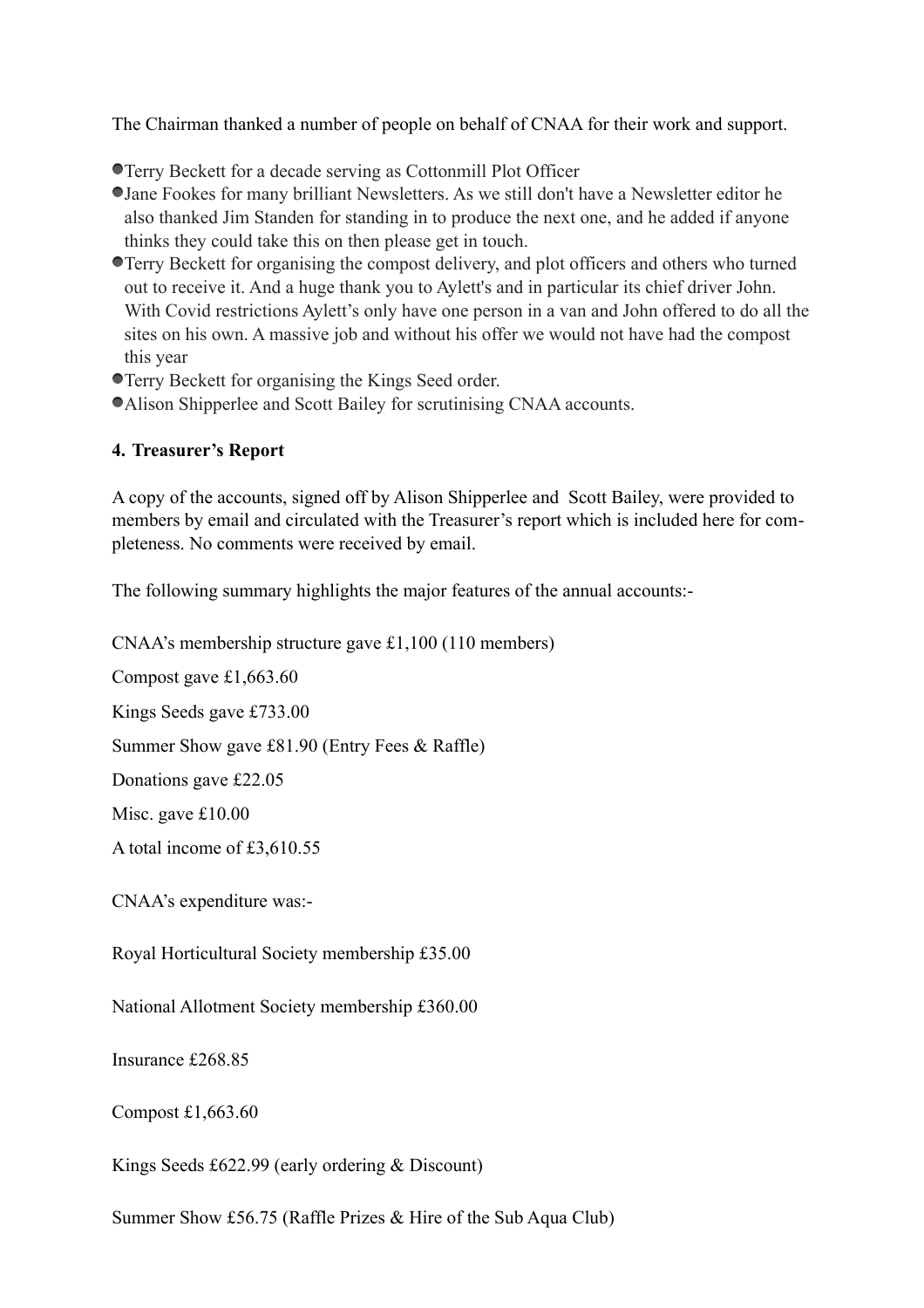Events £75.89 (Hire of the Sub Aqua Club & Expences Pumpkin festval)

Stationary £11.99 (Filing Case for Paperwork)

Printing and Postage £10.02 (Postage Kings Seeds order, 12 x 2nd Class Stamps)

Misc. £240.92 (Hall HIire AGM, Website Renewal & Hosting, 100<sup>th</sup> Birthday Expences & Membership Refund)

A total expenditure of £3,346.01

This gave us an Income over Expenditure of £264.54 Our Assets at the  $31<sup>st</sup>$  March 2020 were £2,335.33

The accounts for 2020 were approved at the meeting.

One question was raised about the surplus carried forward and if there were plans to use this or if it was CNAA practice to hold a surplus. Unfortunately Terry was unable to attend the meeting to answer questions but Alison Shipperlee, a former Chair of CNAA, explained that it had accumulated over a few years in the absence of good projects to spend it on. This prompted several people attending the meeting to come forward with suggestions including replacing communal sheds if in poor condition, reserving for professional fees to challenge the Ver Project and compost. These will will discussed in more detail when the Committee holds its next meeting.

### **5. Election of Management Committee Members for 2020/2021**

The Secretary explained that the Constitution allowed for Officers and Committee Members to remain in their role for three years and then they need to stand down and if they wish, to be nominated for re-election.

Vacant positions

Treasurer: Terry Beckett agreed to stand for re-election and was nominated by email. Cottonmill Plot Officer: Margaret Harris was nominated for this position. Sopwell Plot Officer: This is held as a joint role and Clare Norman and Jim Standen were duly nominated.

Newsletter Editor: no nominations received.

As there was only one nomination for each vacancy a block vote was agreed and the election of the above Committee Members proposed by Alison Shipperlee, seconded by Scott Bailey and agreed by a show of hands of those joining the meeting by Zoom.

We therefore welcome to the Committee Terry Beckett returning as Membership Secretary and Treasurer, Margaret Harris as Plot Officer for Cottonmill and Clare Norman jointly with Jim Standen as Plot Officers for the Sopwell Mill site.